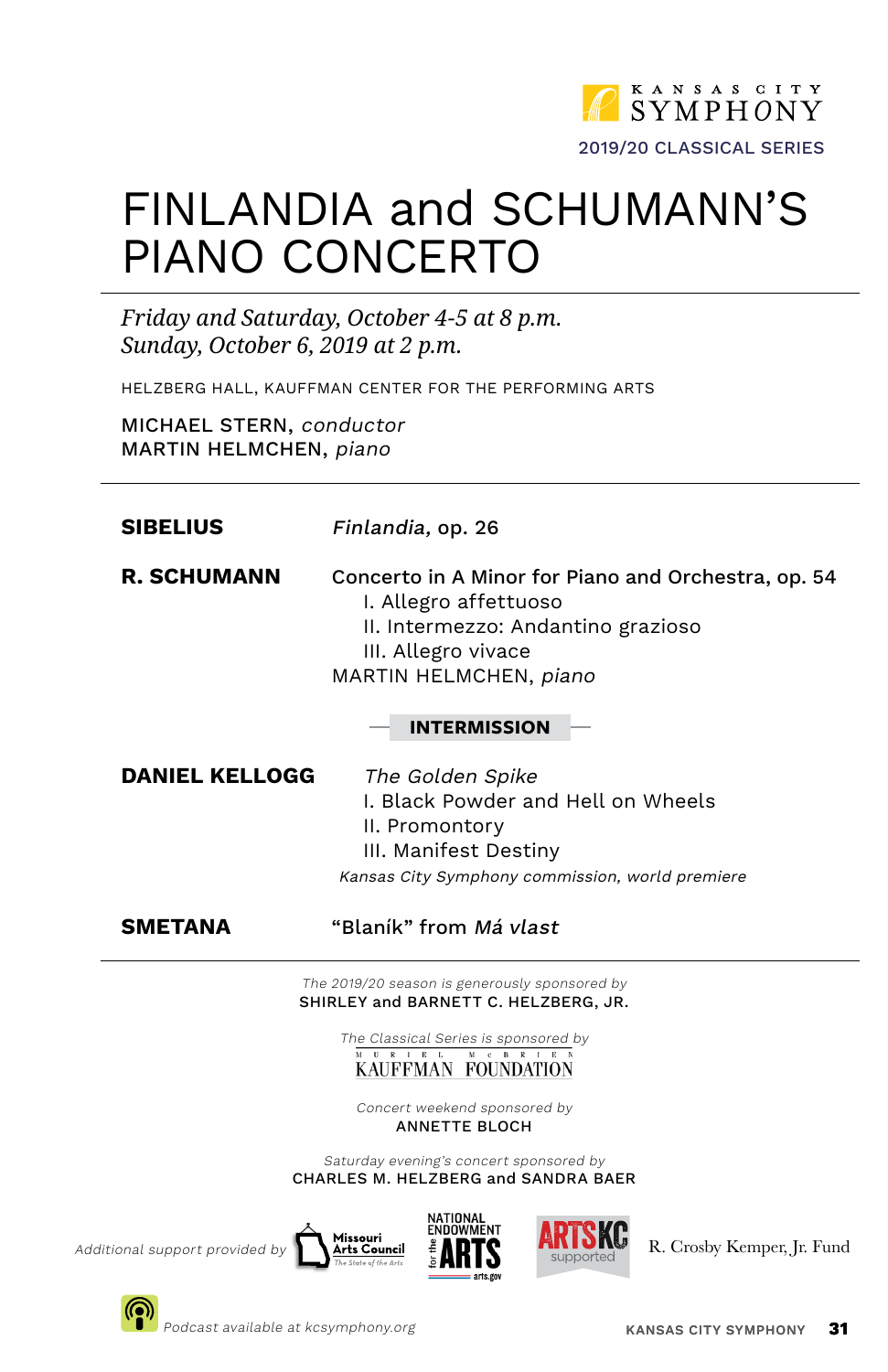## **JEAN SIBELIUS (1865-1957)** Finlandia, op. 26 (1899) 8 minutes

2 flutes, 2 oboes, 2 clarinets, 2 bassoons, 4 horns, 3 trumpets, 3 trombones, tuba, timpani, bass drum, cymbals, triangle and strings.

In 1809, Finland became a Grand Duchy under the Russian Czar. Finland enjoyed relative autonomy for the greater part of the 19th century. But as the century drew to a close, Russia exerted increased domination over Finland. The threat of Russian censorship of the Finnish press inspired the "Press Pension Fund Pageant," held in November 1899.

As part of the pageant, the director of the Helsinki Finnish Theater arranged a series of six tableaux depicting important moments in Finnish history. Sibelius



Finnish composer Jean Sibelius composed Finlandia at a time when his country was under increased control and oppression by Russia.

composed his tone poem *Finlandia* for the final tableaux, entitled "Finland Awakes." The accompanying text for the tableaux begins, "The powers of darkness menacing Finland have not succeeded in their terrible threats. Finland awakes!" *Finlandia* depicts both the oppression of the Finnish people and their ultimate victory.

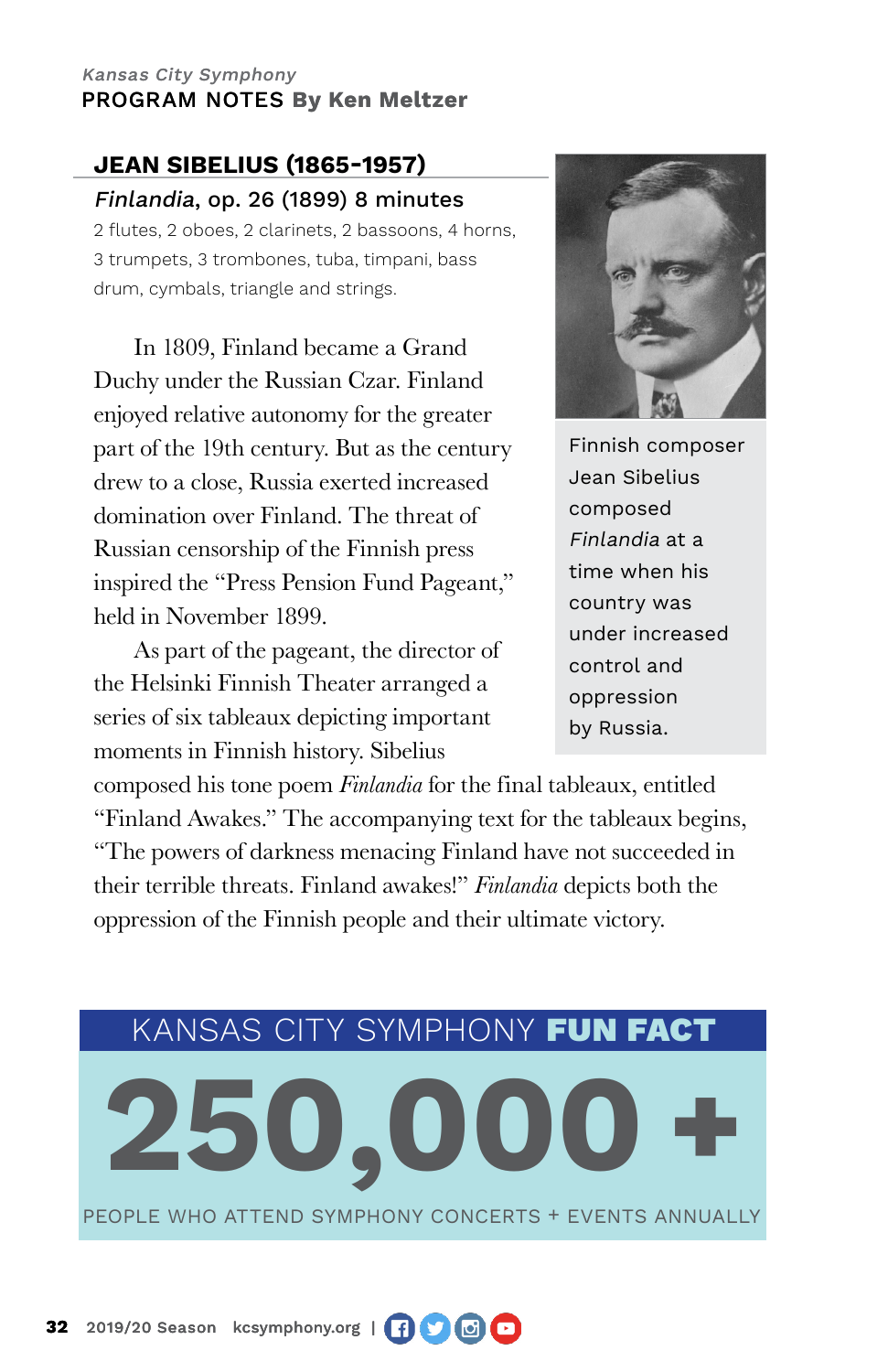

Robert Schumann composed his Piano Concerto for his wife, the composer and virtuoso pianist Clara Wieck Schumann.

# **ROBERT SCHUMANN (1810-1856)** Concerto in A Minor for Piano and Orchestra, op. 54 (1845) 31 minutes

Solo piano, 2 flutes, 2 oboes, 2 clarinets, 2 bassoons, 2 horns, 2 trumpets, timpani and strings.

Robert Schumann composed this concerto for his wife, the pianist and composer Clara Wieck Schumann (1819- 1896). The work originated in May 1841 as a *Fantasy in A Minor* for piano and orchestra. In 1845, Schumann added two movements to the *Fantasy*. Clara Schumann wrote in her diary, "[The *Fantasy*] has now become a concerto that I mean to play next winter. I am very glad about it for I have always wanted a great bravura piece by him." The following

month, Clara enthused, "I am happy as a king at the thought of playing it with orchestra." Clara Schumann was the soloist in the concerto's December 4, 1845 premiere.

The Concerto is in three movements, the final two played without pause. The first movement opens in dramatic fashion, with a loud orchestral chord, immediately followed by an emphatic descending passage for the soloist. The oboes, supported by the clarinets, bassoons, and horns, sing the *espressivo* principal theme, soon repeated by the soloist. The brief second movement is in A-B-A form. The soloist, in dialogue with the strings, presents the charming opening theme, derived from the ascending portion of the principal melody of the first movement. The cellos launch the more rhapsodic "B" section. In the finale, the soloist introduces the joyous principal theme, again related to the principal melody of the opening movement. The finale concludes with an expansive coda, in which the soloist takes center stage, closing with a dazzling ascending flourish.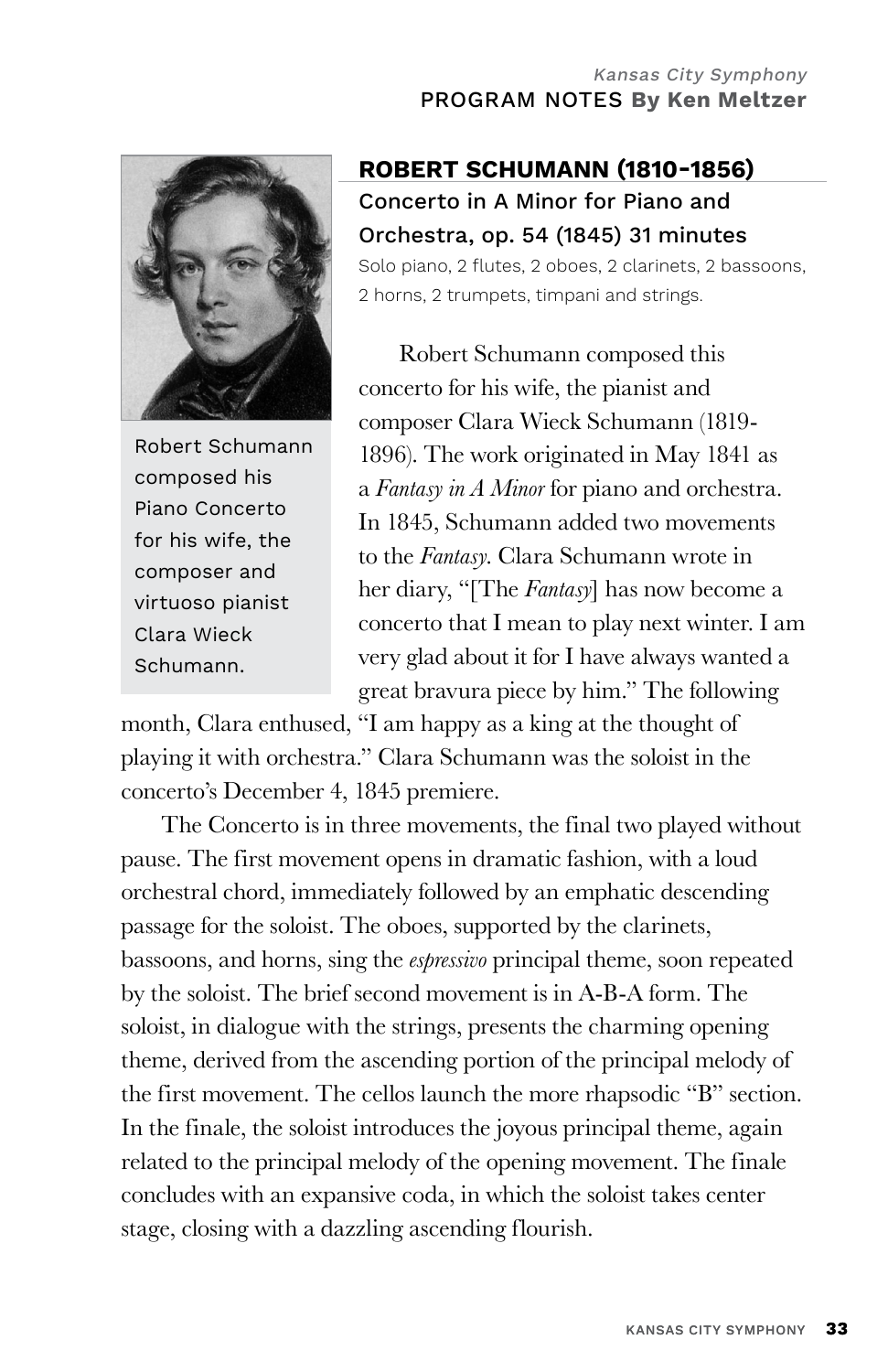## **DANIEL KELLOGG (b. 1976)** The Golden Spike (2019) 25 minutes

Piccolo, 2 flutes, 2 oboes, English horn, 2 clarinets, bass clarinet, 2 bassoons, contrabassoon, 4 horns, 3 trumpets, 2 trombones, bass trombone, tuba, timpani, anvil, 2 bass drums, brake drum, cowbell, Mahler hammer, snare drum, suspended cymbals, tam-tam, tambourine, timbales, triangle, wood block, harp, piano and strings.

On May 10, 1869, in a desolate wind-swept vale high up in the Promontory Mountains north of the Great Salt Lake, a ceremonial golden spike marked the completion of the massive transcontinental railroad endeavor set in motion seven years prior. At 12:47 p.m., the telegraph transmitted, "Dot, dot, dot, done." The first transcontinental railroad linked the growing population of the Pacific Coast with the rest of the nation. It led to the development of both the "great American desert" and the fertile agricultural industries of the west coast. It created a vast and profitable trade between the East and the West, and it provided the unfortunate means of subduing the beleaguered Native Americans of the western plains and mountains.



Kellogg was inspired by his father Spencer Kellogg's keen interest in the history of the transcontinental railroad, particularly the Central and South Pacific half.

### **I. Black Powder and Hell on Wheels**

Black powder was a mixture of saltpeter, charcoal and sulfur used to explode rock in the extensive tunnels and cuts dug in the Sierra Nevada granite of California by the Central Pacific. Hell on Wheels was the temporary rowdy lawless tent town that followed the Union Pacific as they made their way west. These two groups of poor young men embodied the massive human labor required. This gritty music grinds and hammers forward with increasing tension as all obstacles are overcome by sheer force of muscle.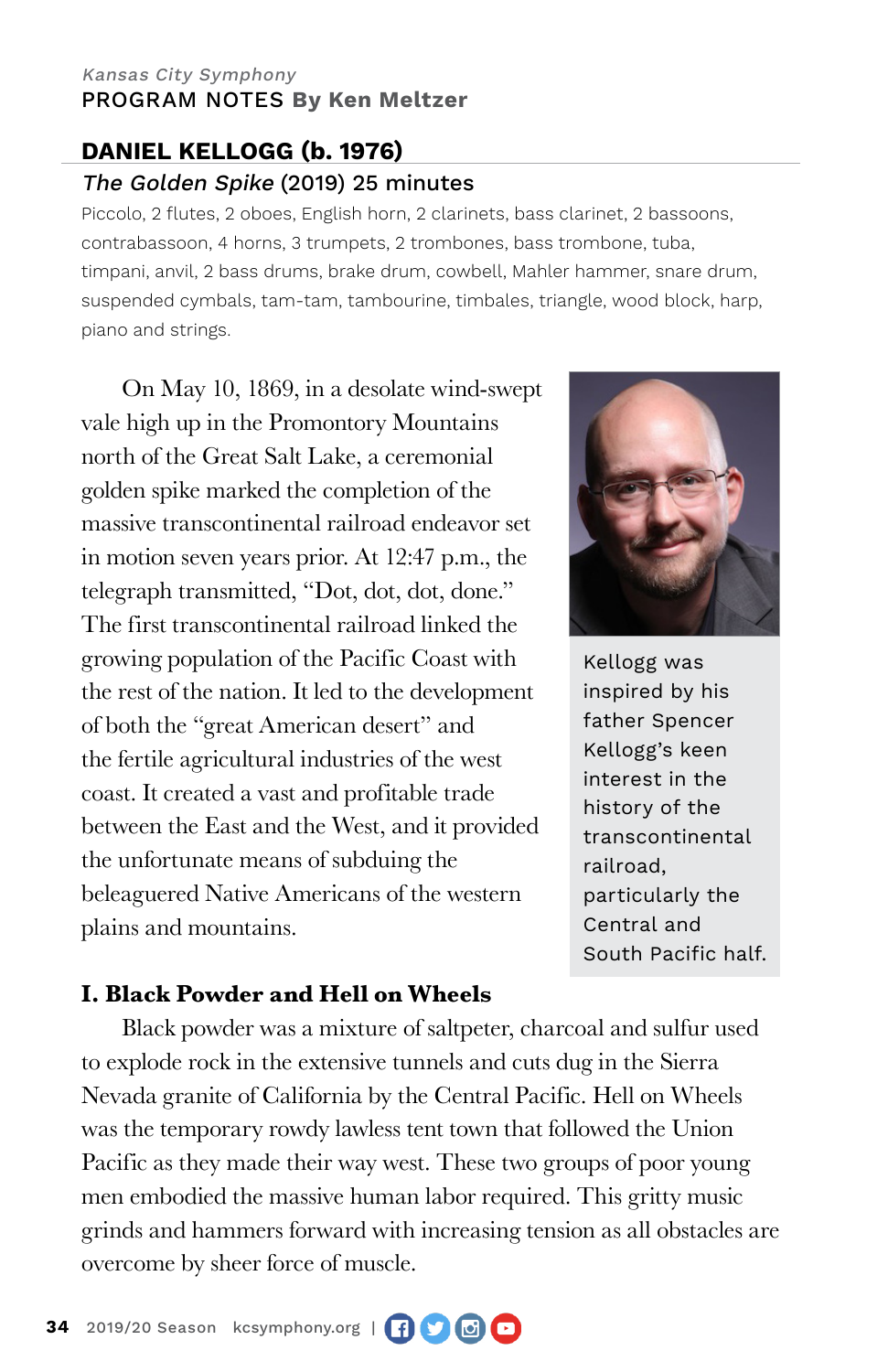#### **II. Promontory**

The railroad spanned six existing and future states in the heart of American western wilderness, a pristine and undeveloped land that ultimately was tamed by the railroad and the civilization that came with it. This slow movement captures the raw power, isolation and natural beauty of this incredible expanse. The music is majestic, lyrical and grand. Portions of this movement also are filled with lament. Something sacred was lost; Native American cultures were displaced and decimated.

## **III. Manifest Destiny**

The American settlers were destined to move across the great expanse of the American West. With two coasts connected, new economies flourished, towns and cities sprang forth, and the vast territory of America became a unified country. The music is grand and celebratory. It includes the victorious bells and cannons that rang out simultaneously in New York City and San Francisco on May 10, 1869. — Daniel Kellogg



Czech composer Bedřich Smetana's Má vlast (My Fatherland) is a collection of six orchestral tone poems celebrating his native land.

## **BEDŘICH SMETANA (1824-1884)** "Blaník" from Má vlast (My Fatherland) (1879) 14 minutes

Piccolo, 2 flutes, 2 oboes, 2 clarinets, 2 bassoons, 4 horns, 2 trumpets, 3 trombones, tuba, timpani, cymbals, triangle and strings.

In fall 1874, Bedřich Smetana suddenly found himself totally deaf. He was forced to resign all his public appointments, and it appeared the career of the first great Czech nationalist composer was at an end. However, Smetana's passion to express unbounded love for his Czech homeland was too powerful. This devastating period witnessed the triumphant birth of Smetana's orchestral masterpiece, *Má vlast* (My Fatherland). Smetana composed this